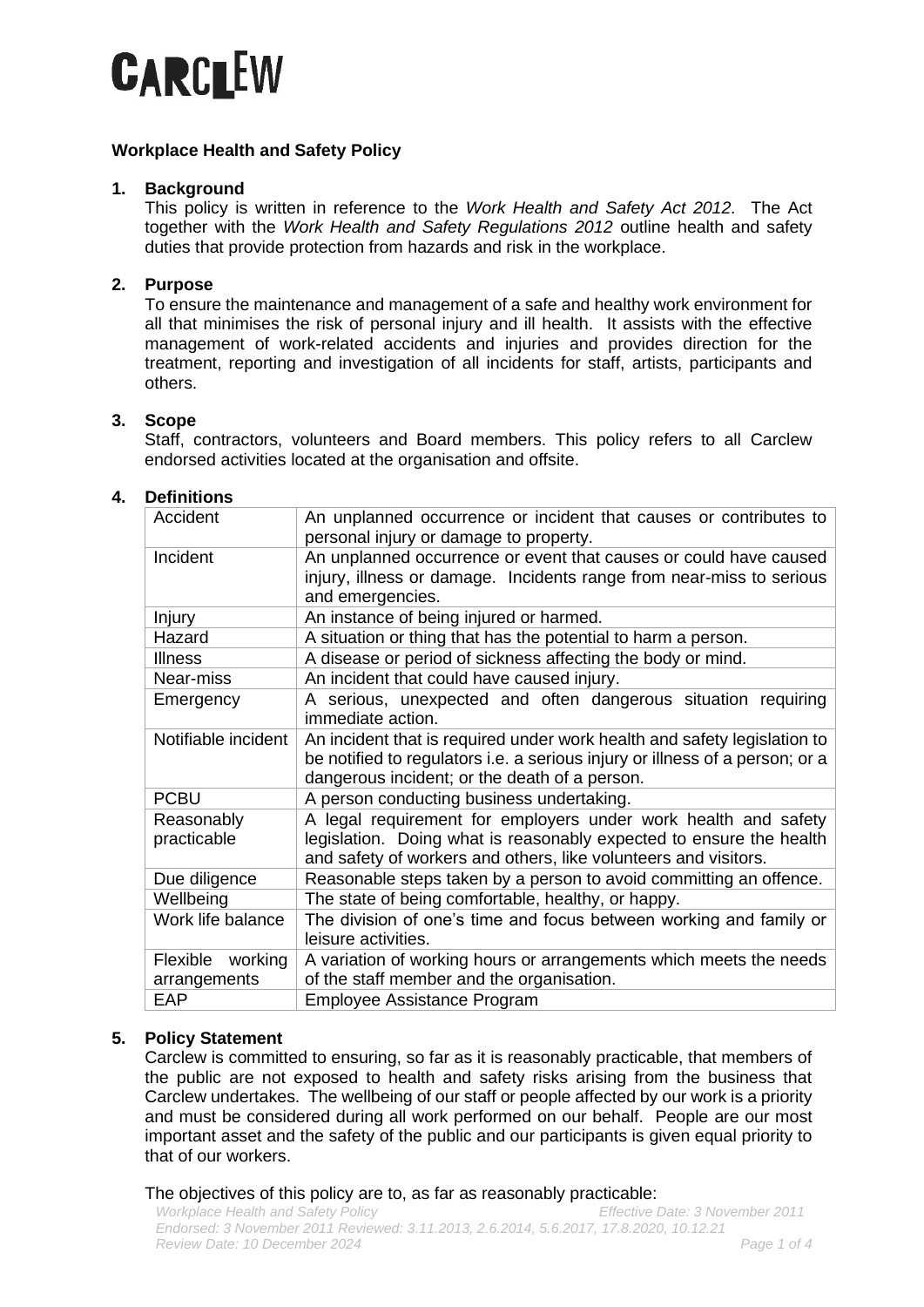- Achieve a safe and incident free workplace.
- Consider work health safety in project planning and activities, including the management of workload, work patterns and personal life balance.
- Ensure employees identify and control risks in the workplace.
- Ensure the effective response, treatment and assistance for any workplace injury or incident.
- Monitor and review the elimination or control of potential risks by implementing corrective actions following incidents to minimise the risk of future reoccurrence.
- Equip staff with work health and safety knowledge by providing education and training, and access to current policy and procedures.
- 5.1 Responsibility

Under the *Work Health and Safety Act 2012* Carclew has a primary duty to ensure due diligence in making sure the organisation complies with the law, and to provide a safe work environment that minimises risk or harm.

As a representative of Carclew you have a responsibility to act in a manner which protects your own health and safety and that of others. You must not place yourself or others in danger by taking unnecessary risks. Likewise, you have a responsibility to ensure that work areas are safe and that work-related duties and/or activities are carried out in a safe manner which protects your own health and safety and that of others.

It is the responsibility of each staff member to immediately report any accident, incident or injury that occurs at the workplace to their supervisor. The importance of reporting minor injury and 'near-miss' accidents cannot be over emphasised. If accidents and incidents are not reported it is highly likely that the sequence of events that contributed to the incident or injury remains essentially unchanged. This preventative action and control measures aims to prevent similar occurrences, as well as assisting with potential claims and the rehabilitation process. *For further detail please refer to Workplace Health and Safety Procedure.*

5.2 First Aid

Carclew provides first aid training, including anaphylaxis and asthma management training, for staff and ensures that each project has access to a qualified first aider whilst children are on site. All first aid kits are conveniently located, accessible, and are regularly checked to ensure that they are appropriately maintained, as per *SafeWork SA's Code of Practice for First Aid in the Workplace*. A defibrillator machine is located next to the fire panel. A list of current First Aid Officers and first aid kits can be located at Front of House or Administration.

## 5.2.1 Mental Health First Aid

The majority of Carclew staff are qualified Standard Mental Health First Aiders. We also have designated staff who are fully trained in Youth Mental Health First Aid.

## 5.3 Covid-19

During the Covid-19 pandemic, Carclew maintains a living Covid Risk Management Plan that is updated regularly as information comes to hand. This document should be reference regarding any precautions or safety measures required for the wellbeing of all staff.

## 5.4 Duty of Care

Carclew prioritises the health, safety and wellbeing of all children participating in our programs.Often referred to as "duty of care" it is a responsibility to ensure safety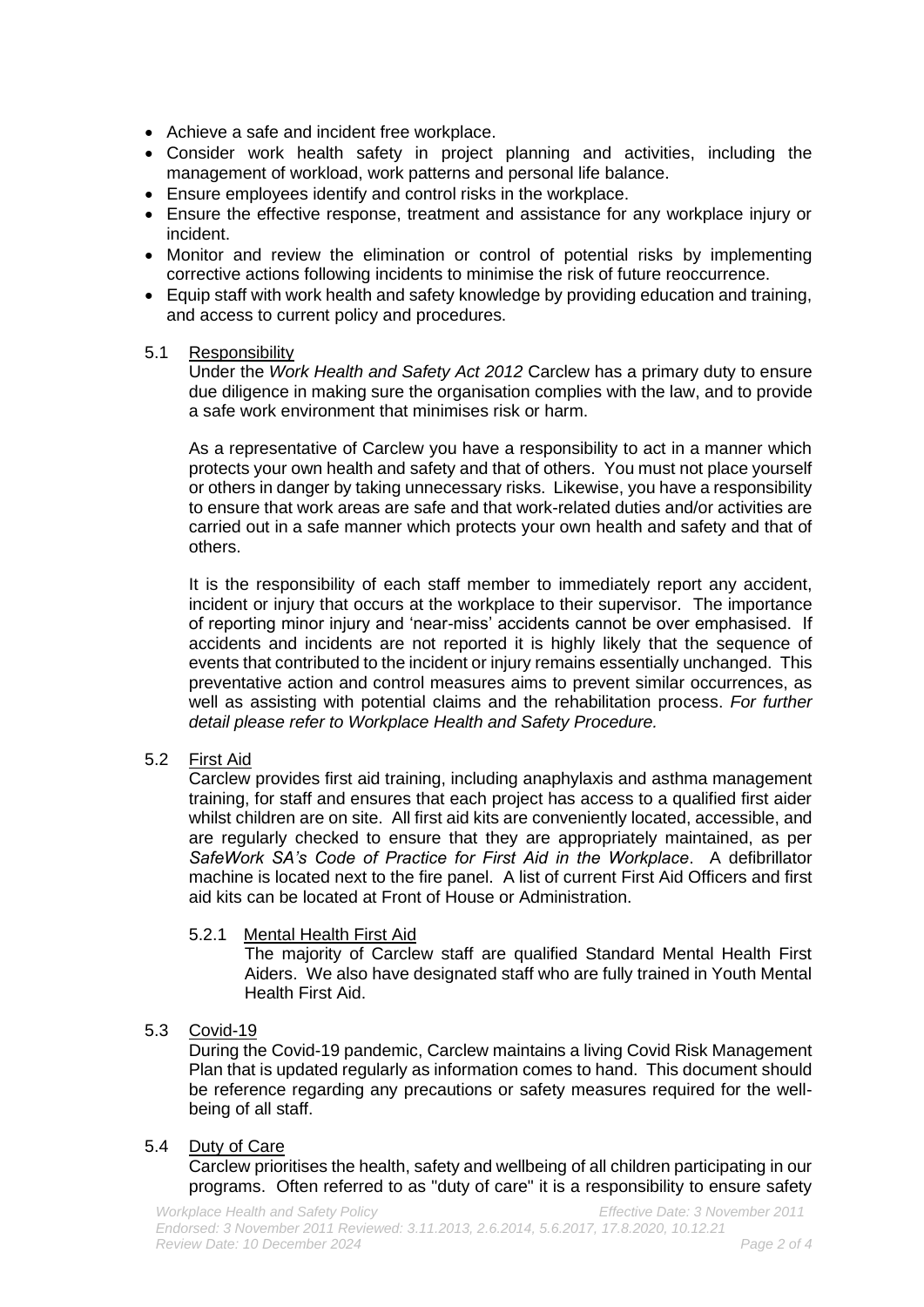for those in our care, anticipating and avoiding foreseeable harm or minimising harm when it occurs. For example, Duty of Care can involve identifying risks, being careful about physical and emotional safety and knowing what to do when someone has been harmed. An employee or representative of Carclew could be found to be negligent if assistance was not provided to an ill or injured person. *For Further detail please refer to Child Safe Environment Policy.*

In the event that a child or young person has an accident or becomes ill while participating in a Carclew program we will ensure that the injured child is assessed, first aid administered and their parent or other emergency contact is notified as soon as practicable and without undue delay. *For further detail please refer to Workplace Health and Safety Procedure.*

### 5.5 Notifiable Incidents

South Australia's work health and safety laws require a person conducting business undertaking (PCBU) to notify SafeWork SA of any serious injury or illness, dangerous incident or death that occurs at work immediately after becoming aware that it has occurred. Failure to report a notifiable incident to SafeWork SA is an offence and penalties apply.

## 5.6 Reporting a Workers' Compensation Claim

In the event of incidents or injuries involving employees that are likely to result in a workers' compensation claim, employees must report the accident/injury to the Chief Executive/Senior Manager, Finance & Operations as soon as practicable. Medical Certificate(s), account(s), and an application for leave of absence must be submitted. If injuries are not reported as soon as practicable after the event, a claim for workers' compensation may be jeopardised and not payable. *For further detail please refer to Workplace Health and Safety Procedure.*

#### 5.7 Work Health and Safety Committee

The Work Health and Safety Committee comply with the requirements of *Section 77* of the *Work Health and Safety Act 2012* and the requirements of this document. It is the committee's responsibility to ensure that standards, rules and procedures relating to health and safety in the workplace are followed and complied with. Likewise, the committee will address, record, report and recommend corrective and preventative action to reduce hazards.

#### 5.8 Smoking in the Workplace

In line with policy across State Government Agencies and Authorities, Carclew is committed to providing a smoke-free environment to all staff, tenants, tutors, volunteers and visitors.

- There is to be no smoking on Carclew premises during office hours.
- There is to be no smoking in the buildings or on the balconies.
- There is to be no smoking in front of children or young people.
- When there are organised activities for children on the premises there is to be no smoking in the grounds or near any gates.
- Smoking after office hours is to be confined to the lawns adjacent to the ballroom on the Western side of the building. If there is activity in the ballroom, smoking must be off-site, i.e. outside the grounds and preferably on the western boundary near the golf course.
- All visitors to Carclew will be courteously asked to observe the restriction on smoking within Carclew grounds.